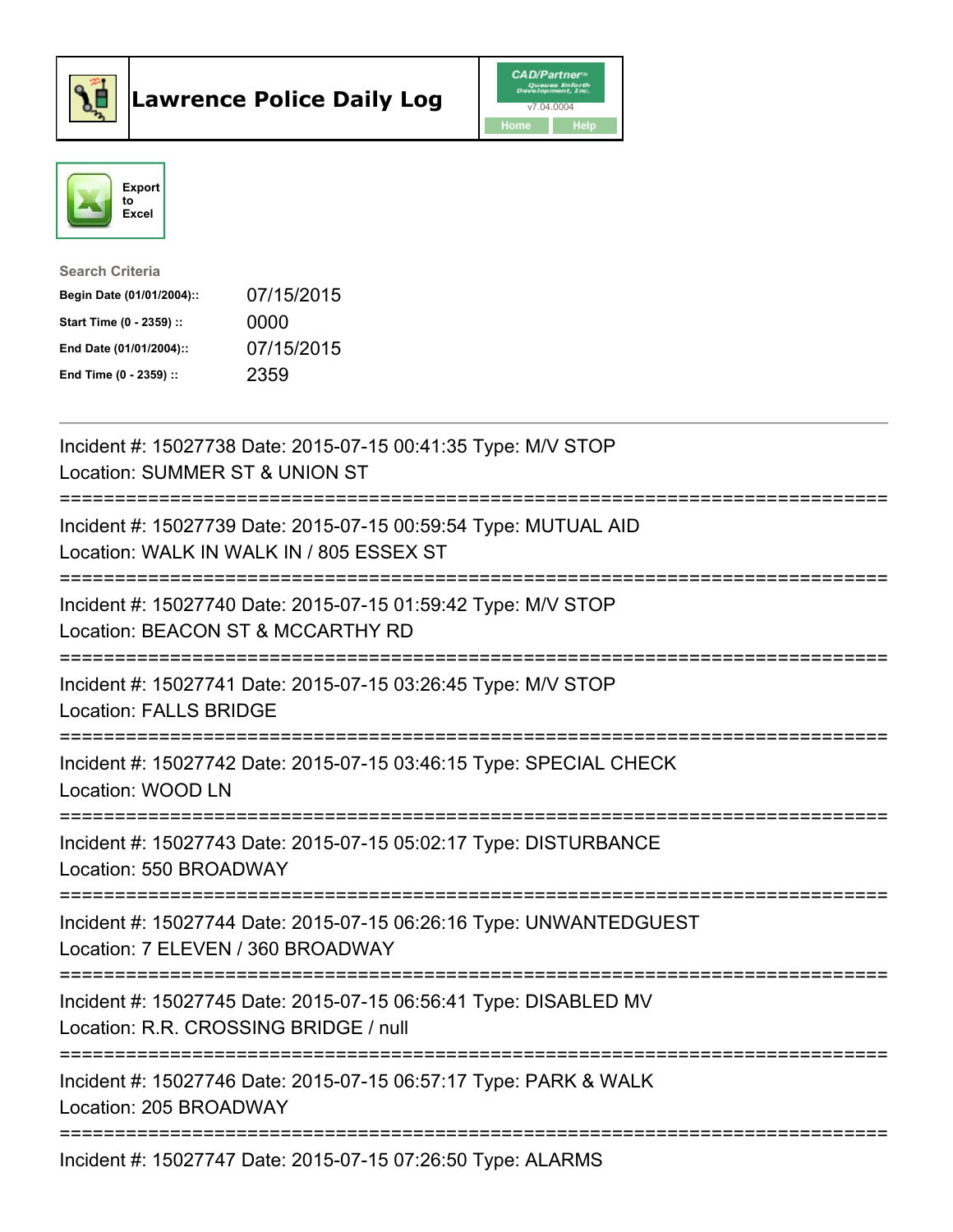Location: PIERCE RESIDENCE / 7 PILGRIM RD =========================================================================== Incident #: 15027748 Date: 2015-07-15 07:29:01 Type: 911 HANG UP Location: M.K.S. INC. / 17 BALLARD WY =========================================================================== Incident #: 15027749 Date: 2015-07-15 08:18:40 Type: MAL DAMAGE Location: DUDA, JOHN + SON'S / 19 BENNETT ST =========================================================================== Incident #: 15027750 Date: 2015-07-15 08:29:23 Type: UNWANTEDGUEST Location: 5 S UNION ST =========================================================================== Incident #: 15027752 Date: 2015-07-15 08:38:01 Type: DOMESTIC/PAST Location: 66 WATER ST =========================================================================== Incident #: 15027751 Date: 2015-07-15 08:38:18 Type: 209A/SERVE Location: 468 CANAL ST =========================================================================== Incident #: 15027753 Date: 2015-07-15 09:08:19 Type: KEEP PEACE Location: 66 WATER ST =========================================================================== Incident #: 15027754 Date: 2015-07-15 09:30:41 Type: AUTO ACC/NO PI Location: 7 DANA ST =========================================================================== Incident #: 15027755 Date: 2015-07-15 09:50:21 Type: B&E/MV/PAST Location: SANTO DOMINGO MOTORS / 10 BROADWAY =========================================================================== Incident #: 15027756 Date: 2015-07-15 10:01:42 Type: LIC PLATE STO Location: 81 LEXINGTON ST =========================================================================== Incident #: 15027757 Date: 2015-07-15 10:09:17 Type: AUTO ACC/NO PI Location: ANDOVER ST & S BROADWAY =========================================================================== Incident #: 15027758 Date: 2015-07-15 10:15:06 Type: AUTO ACC/NO PI Location: 34 HAVERHILL ST =========================================================================== Incident #: 15027759 Date: 2015-07-15 10:22:12 Type: M/V STOP Location: ABBOTT ST & PARKER ST =========================================================================== Incident #: 15027760 Date: 2015-07-15 10:23:54 Type: 209A/SERVE Location: 0 BROADWAY =========================================================================== Incident #: 15027761 Date: 2015-07-15 10:43:54 Type: SUS PERS/MV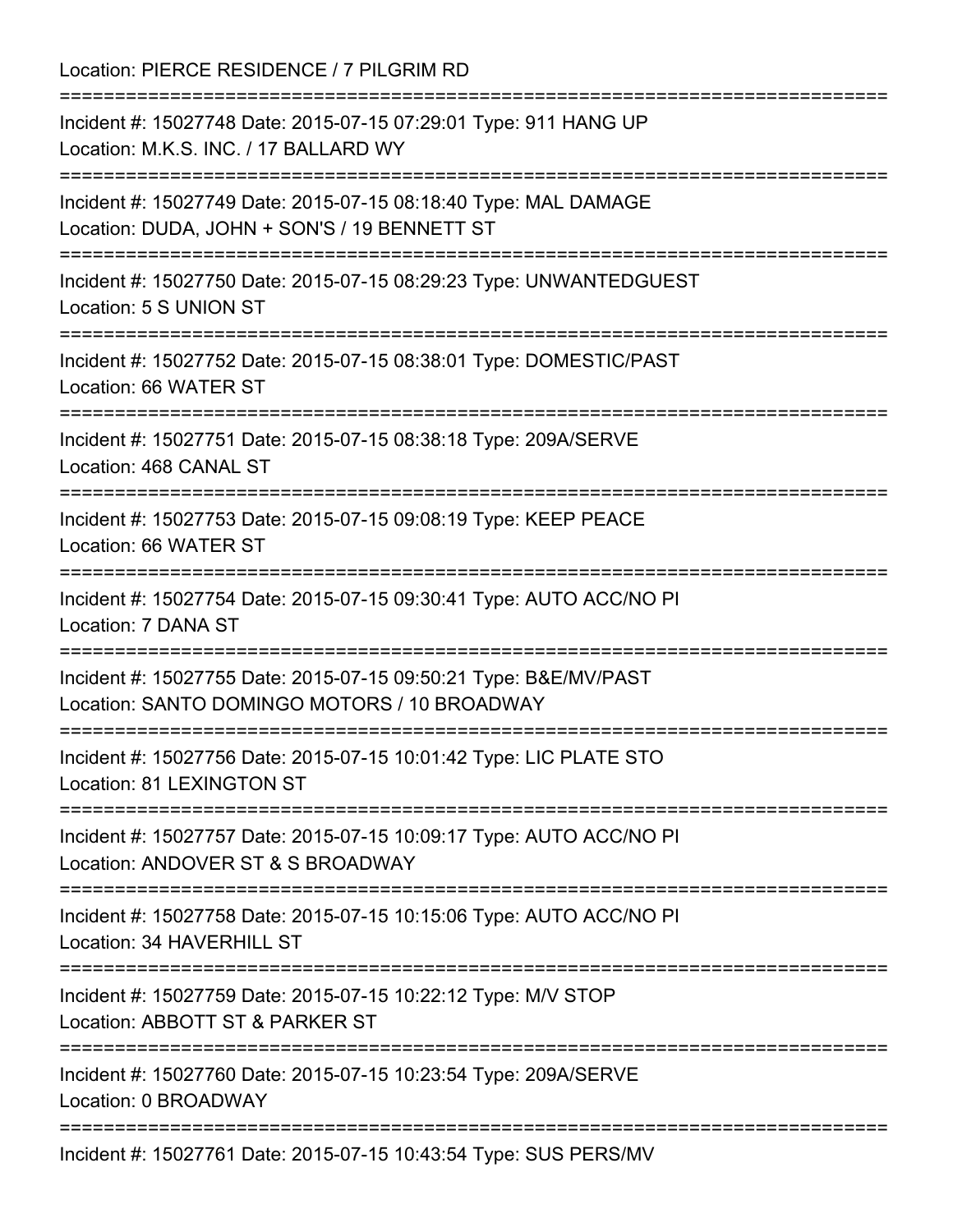=========================================================================== Incident #: 15027762 Date: 2015-07-15 10:45:32 Type: MEDIC SUPPORT Location: LOAN USA / 92 BROADWAY =========================================================================== Incident #: 15027763 Date: 2015-07-15 10:50:22 Type: AUTO ACC/NO PI Location: HAMPSHIRE ST & HAVERHILL ST =========================================================================== Incident #: 15027764 Date: 2015-07-15 10:52:46 Type: WARRANT SERVE Location: 14 CRESCENT ST #LEFT =========================================================================== Incident #: 15027765 Date: 2015-07-15 10:53:46 Type: SUS PERS/MV Location: ESSEX ST & HAMPSHIRE ST =========================================================================== Incident #: 15027766 Date: 2015-07-15 11:03:20 Type: SUS PERS/MV Location: 200 COMMON ST =========================================================================== Incident #: 15027767 Date: 2015-07-15 11:16:11 Type: SUS PERS/MV Location: 8 HALL ST =========================================================================== Incident #: 15027768 Date: 2015-07-15 11:18:08 Type: ALARM/BURG Location: THO PHUNZ / 250 CANAL ST =========================================================================== Incident #: 15027769 Date: 2015-07-15 11:22:01 Type: 209A/VIOLATION Location: GUILMETTE SCHOOL / 80 BODWELL ST =========================================================================== Incident #: 15027770 Date: 2015-07-15 11:29:52 Type: SUS PERS/MV Location: MERRIMACK ST & S UNION ST =========================================================================== Incident #: 15027771 Date: 2015-07-15 11:34:00 Type: B&E/PAST Location: 2 MARSHALLS WY =========================================================================== Incident #: 15027772 Date: 2015-07-15 11:40:17 Type: OFFICER ASSIS Location: 65 MIDLAND ST =========================================================================== Incident #: 15027773 Date: 2015-07-15 11:45:44 Type: A&B PAST Location: 82 HAVERHILL ST =========================================================================== Incident #: 15027774 Date: 2015-07-15 11:55:55 Type: SUS PERS/MV Location: HAVERHILL ST & MARGIN ST =========================================================================== Incident #: 15027776 Date: 2015-07-15 12:02:27 Type: SUS PERS/MV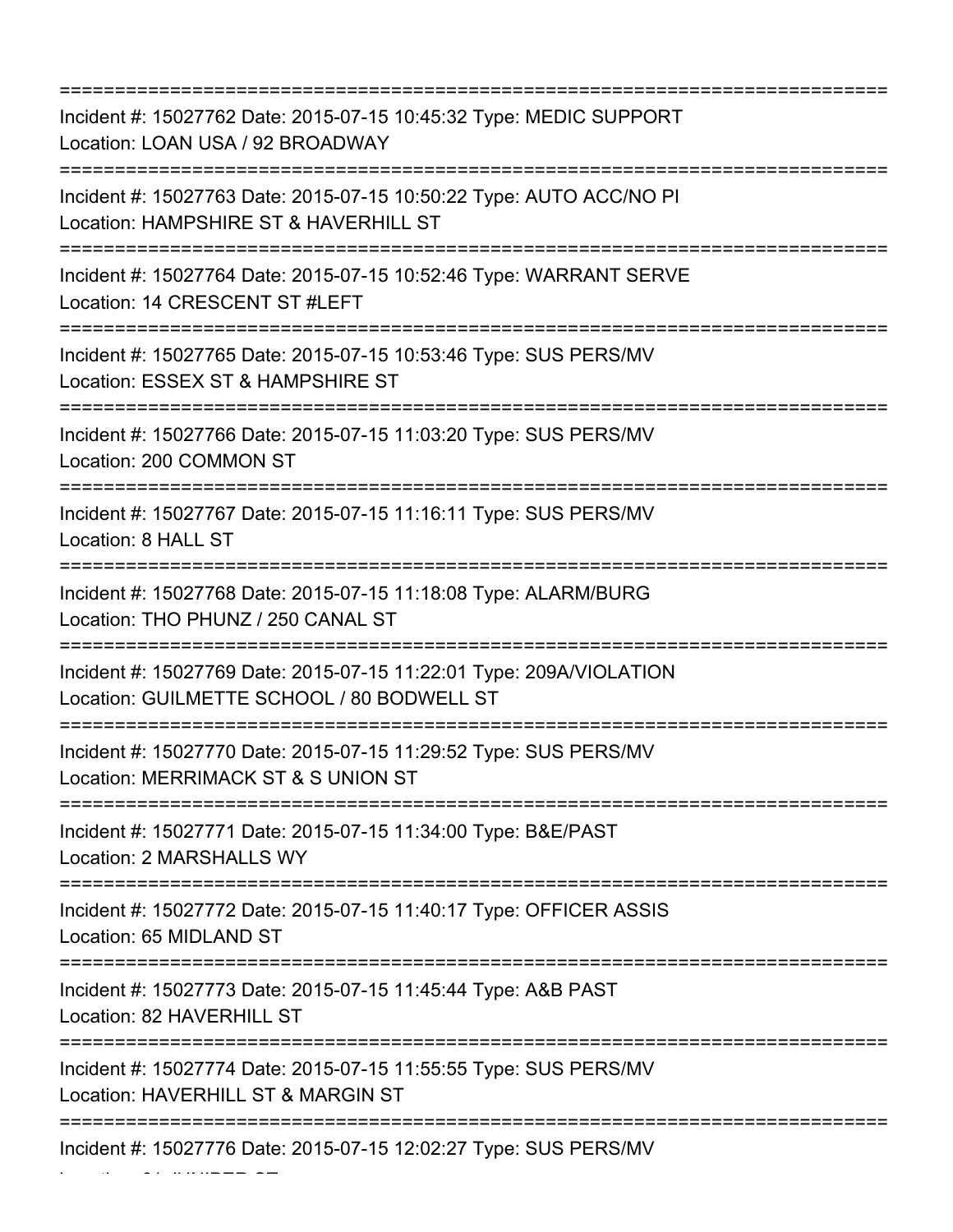=========================================================================== Incident #: 15027775 Date: 2015-07-15 12:03:34 Type: SUS PERS/MV Location: JACKSON CT & JACKSON ST =========================================================================== Incident #: 15027777 Date: 2015-07-15 12:04:53 Type: PARK & WALK Location: S UNION ST & SALEM ST =========================================================================== Incident #: 15027780 Date: 2015-07-15 12:06:05 Type: FRAUD Location: 93 NEWBURY ST =========================================================================== Incident #: 15027779 Date: 2015-07-15 12:06:25 Type: MEDIC SUPPORT Location: 200 PARKER ST =========================================================================== Incident #: 15027778 Date: 2015-07-15 12:06:50 Type: PARK & WALK Location: BRADFORD ST & BROADWAY =========================================================================== Incident #: 15027781 Date: 2015-07-15 12:10:03 Type: AUTO ACC/PED Location: COMMON ST & UNION ST =========================================================================== Incident #: 15027782 Date: 2015-07-15 12:17:27 Type: SHOPLIFTING Location: 700 ESSEX ST =========================================================================== Incident #: 15027783 Date: 2015-07-15 12:23:09 Type: DRUG VIO Location: AMES ST & YALE ST =========================================================================== Incident #: 15027784 Date: 2015-07-15 12:27:11 Type: INVEST CONT Location: 40 DORCHESTER ST =========================================================================== Incident #: 15027785 Date: 2015-07-15 12:36:06 Type: 209A/VIOLATION Location: GUILMETTE SCHOOL / 80 BODWELL ST =========================================================================== Incident #: 15027786 Date: 2015-07-15 12:47:28 Type: AUTO ACC/NO PI Location: JACKSON ST & PARK ST =========================================================================== Incident #: 15027787 Date: 2015-07-15 12:58:53 Type: PARK & WALK Location: S UNION ST & SALEM ST =========================================================================== Incident #: 15027788 Date: 2015-07-15 13:02:59 Type: MAL DAMAGE Location: 19 BUNKERHILL ST =========================================================================== Incident #: 15027789 Date: 2015-07-15 13:07:26 Type: AUTO ACC/NO PI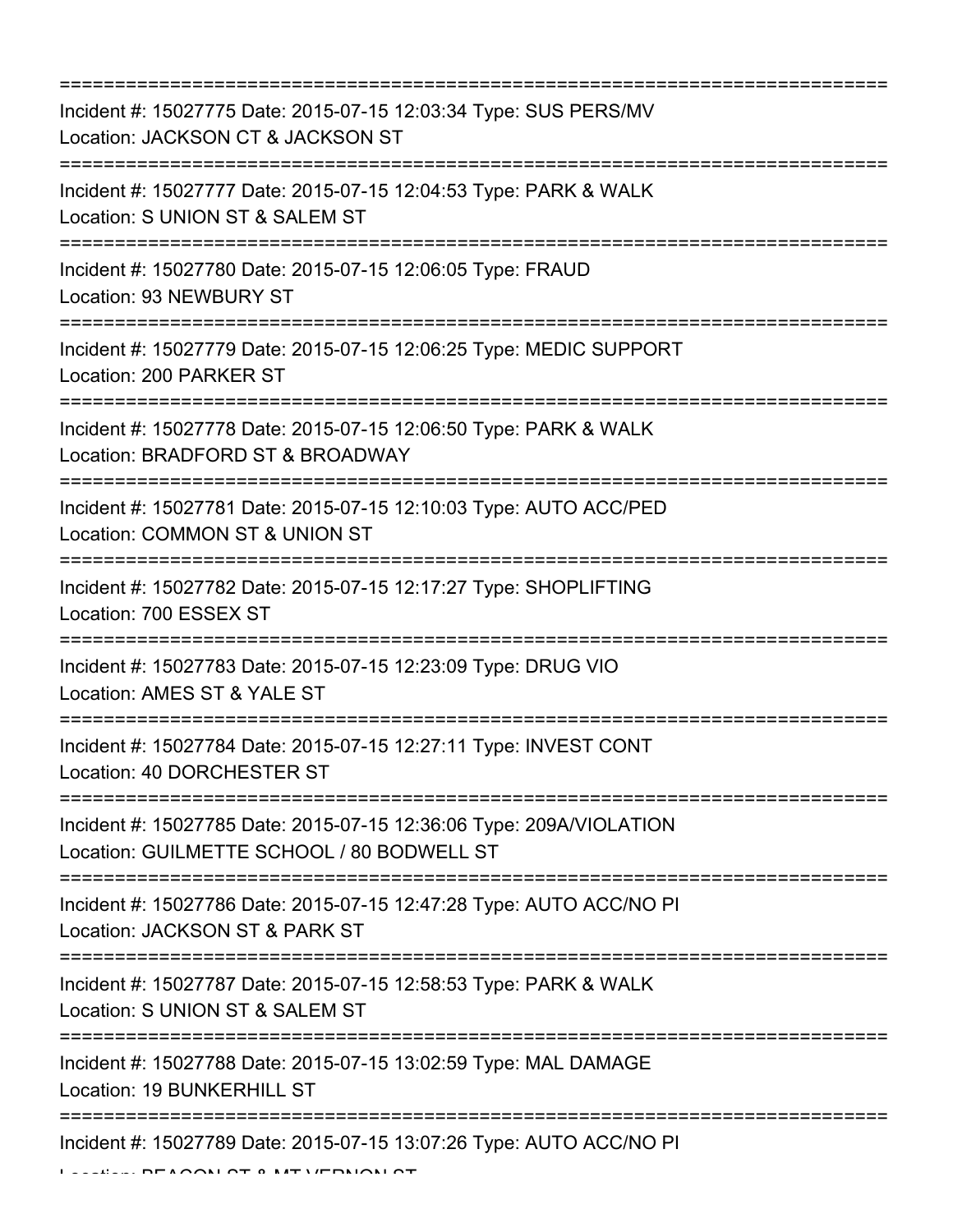| ========================                                                                                                                                          |
|-------------------------------------------------------------------------------------------------------------------------------------------------------------------|
| Incident #: 15027790 Date: 2015-07-15 13:17:41 Type: MEDIC SUPPORT<br>Location: 310 ANDOVER ST<br>===================                                             |
| Incident #: 15027791 Date: 2015-07-15 13:42:13 Type: LIC PLATE STO<br>Location: 11 DORCHESTER ST                                                                  |
| Incident #: 15027792 Date: 2015-07-15 13:46:26 Type: MEDIC SUPPORT<br>Location: 16 SPRINGFIELD ST FL 1ST                                                          |
| Incident #: 15027793 Date: 2015-07-15 13:49:16 Type: FIGHT<br>Location: 96 SAUNDERS ST                                                                            |
| Incident #: 15027794 Date: 2015-07-15 13:54:07 Type: NOTIFICATION<br>Location: 66 WATER ST                                                                        |
| Incident #: 15027795 Date: 2015-07-15 13:57:56 Type: SUS PERS/MV<br>Location: AMES ST & OHIO AV                                                                   |
| Incident #: 15027796 Date: 2015-07-15 14:01:15 Type: MEDIC SUPPORT<br>Location: 198 ESSEX ST #303<br>================<br>------------------------                 |
| Incident #: 15027797 Date: 2015-07-15 14:04:03 Type: DOMESTIC/PAST<br>Location: 8 ROLLINS ST                                                                      |
| Incident #: 15027798 Date: 2015-07-15 14:08:06 Type: DRUG VIO<br>Location: 25 ABBOTT ST                                                                           |
| =====================================<br>========================<br>Incident #: 15027799 Date: 2015-07-15 14:28:24 Type: WARRANT SERVE<br>Location: 87 SUMMER ST |
| Incident #: 15027800 Date: 2015-07-15 14:42:20 Type: M/V STOP<br>Location: FARNHAM ST & S UNION ST                                                                |
| ============================<br>Incident #: 15027801 Date: 2015-07-15 14:52:13 Type: WIRE DOWN<br>Location: 226 HIGH ST                                           |
| Incident #: 15027802 Date: 2015-07-15 14:52:59 Type: THREATS<br>Location: 198 PROSPECT                                                                            |
| =====================<br>Incident #: 15027803 Date: 2015-07-15 15:06:38 Type: MEDIC SUPPORT                                                                       |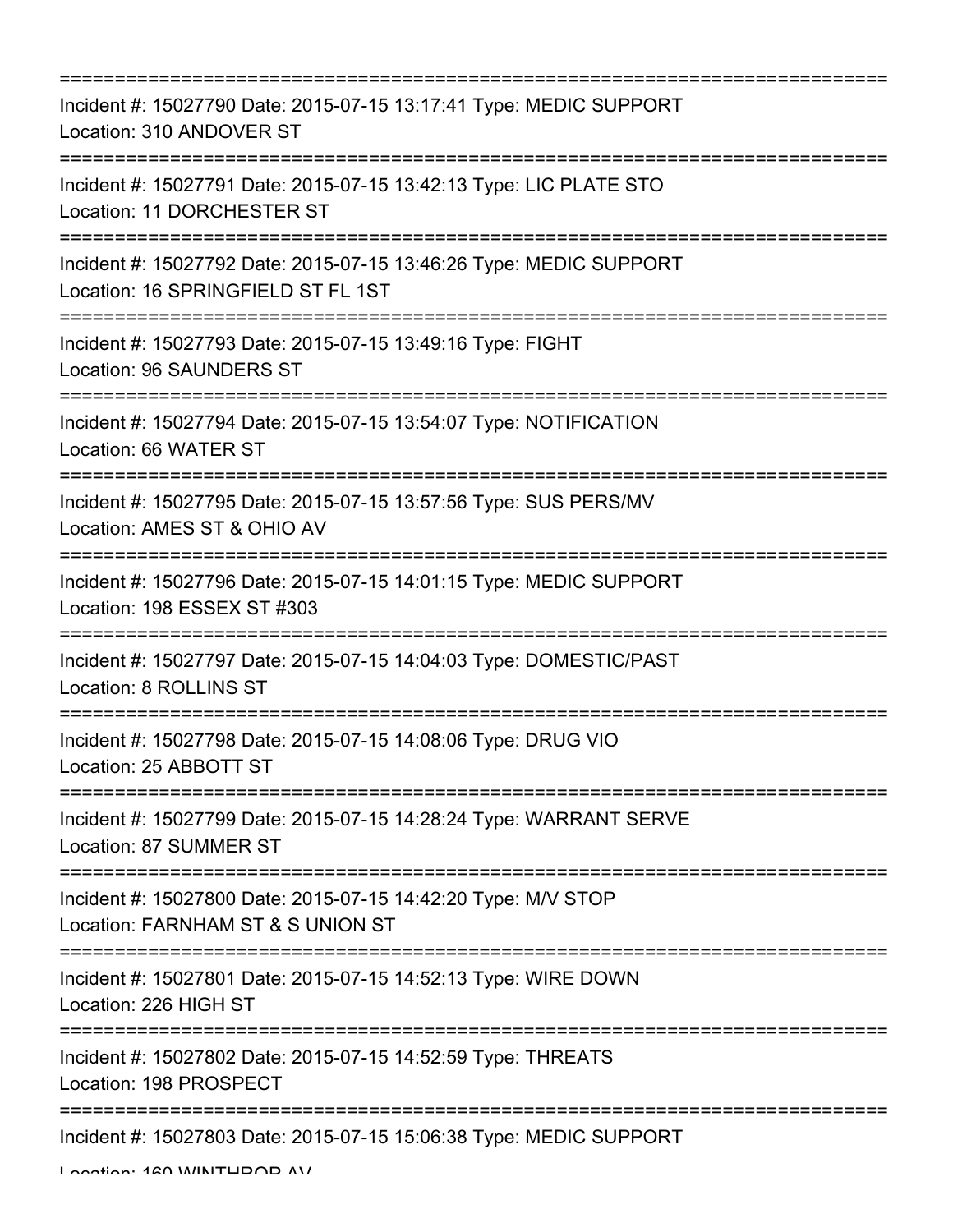| =======================                                                                                                         |
|---------------------------------------------------------------------------------------------------------------------------------|
| Incident #: 15027804 Date: 2015-07-15 15:08:43 Type: SUS PERS/MV<br>Location: 2 APPLETON ST                                     |
| Incident #: 15027805 Date: 2015-07-15 15:12:51 Type: 209A/SERVE<br>Location: 4 FERRY ST                                         |
| Incident #: 15027806 Date: 2015-07-15 15:21:33 Type: MAN DOWN<br>Location: AMESBURY ST & COMMON ST                              |
| Incident #: 15027808 Date: 2015-07-15 15:22:10 Type: LIC PLATE STO<br>Location: 521 HAVERHILL ST                                |
| Incident #: 15027807 Date: 2015-07-15 15:23:26 Type: ALARM/BURG<br>Location: 552 S UNION ST                                     |
| Incident #: 15027809 Date: 2015-07-15 15:26:52 Type: CK WELL BEING<br>Location: 50 ISLAND ST                                    |
| Incident #: 15027810 Date: 2015-07-15 15:29:16 Type: THREATS<br>Location: 90 LOWELL ST                                          |
| :=================<br>Incident #: 15027811 Date: 2015-07-15 16:12:27 Type: DOMESTIC/PAST<br>Location: MORA GROCERY / 77 TREMONT |
| Incident #: 15027814 Date: 2015-07-15 16:13:53 Type: HARASSMENT<br>Location: 35 BROOK ST                                        |
| Incident #: 15027812 Date: 2015-07-15 16:15:01 Type: WIRE DOWN<br>Location: ISLAND ST & UNION ST                                |
| Incident #: 15027813 Date: 2015-07-15 16:16:12 Type: WIRE DOWN<br>Location: 229 HIGH ST                                         |
| Incident #: 15027815 Date: 2015-07-15 16:16:44 Type: AUTO ACC/NO PI<br>Location: OSGOOD ST & SALEM ST                           |
| Incident #: 15027816 Date: 2015-07-15 16:19:49 Type: MV/BLOCKING<br>Location: SHAWSHEEN PARK / SHAWSHEEN RD                     |
| Incident #: 15027817 Date: 2015-07-15 16:20:55 Type: NEIGHBOR PROB<br>Location: 4 STEARNS AV                                    |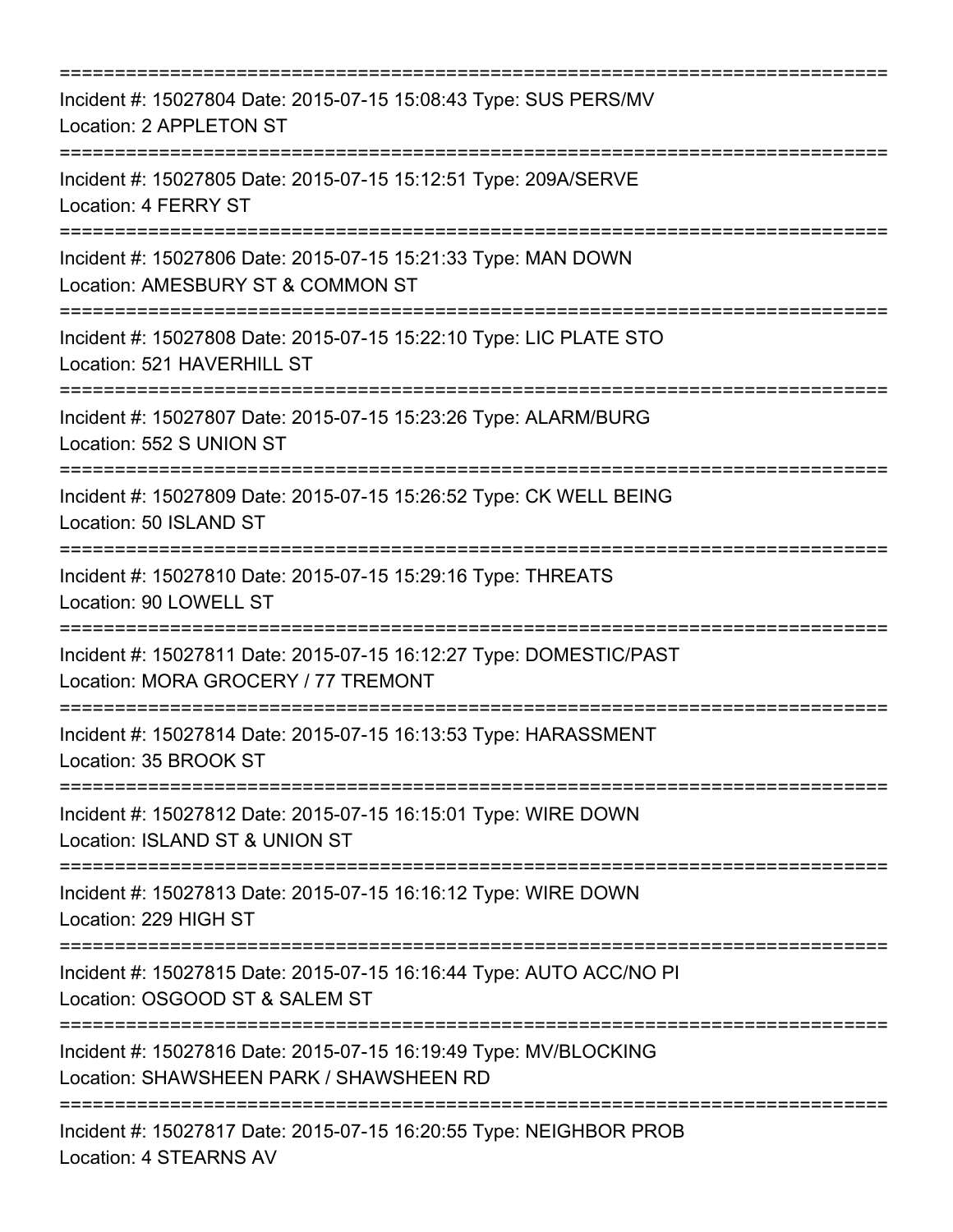Incident #: 15027818 Date: 2015-07-15 16:28:21 Type: LARCENY/PAST Location: LAWRENCE ST & MYRTLE ST =========================================================================== Incident #: 15027819 Date: 2015-07-15 16:32:38 Type: DRUG OVERDOSE Location: 25 MARSTON ST =========================================================================== Incident #: 15027820 Date: 2015-07-15 16:45:31 Type: AUTO ACC/PI Location: 274 S UNION ST =========================================================================== Incident #: 15027821 Date: 2015-07-15 17:06:45 Type: M/V STOP Location: S BROADWAY & SALEM ST =========================================================================== Incident #: 15027822 Date: 2015-07-15 17:14:25 Type: SERVE 209A Location: 4 FERRY ST #3 =========================================================================== Incident #: 15027823 Date: 2015-07-15 17:23:53 Type: INVEST CONT Location: 90 LOWELL ST =========================================================================== Incident #: 15027824 Date: 2015-07-15 17:27:57 Type: SELECTIVE ENF Location: BROADWAY & LOWELL ST =========================================================================== Incident #: 15027825 Date: 2015-07-15 17:32:35 Type: COURT DOC SERVE Location: 280 MERRIMACK ST =========================================================================== Incident #: 15027826 Date: 2015-07-15 17:41:03 Type: 209A/SERVE Location: 67 NEWTON ST #5 =========================================================================== Incident #: 15027827 Date: 2015-07-15 17:41:43 Type: HIT & RUN M/V Location: 80 BUNKERHILL ST =========================================================================== Incident #: 15027828 Date: 2015-07-15 17:43:38 Type: M/V STOP Location: BENNETT ST & WATER ST =========================================================================== Incident #: 15027829 Date: 2015-07-15 17:45:35 Type: MAN DOWN Location: BROADWAY & ESSEX ST =========================================================================== Incident #: 15027830 Date: 2015-07-15 17:46:38 Type: COURT DOC SERVE Location: 269 S BROADWAY #3 ================================ Incident #: 15027831 Date: 2015-07-15 17:51:39 Type: DRUG VIO Location: JASPER ST & LINDEN ST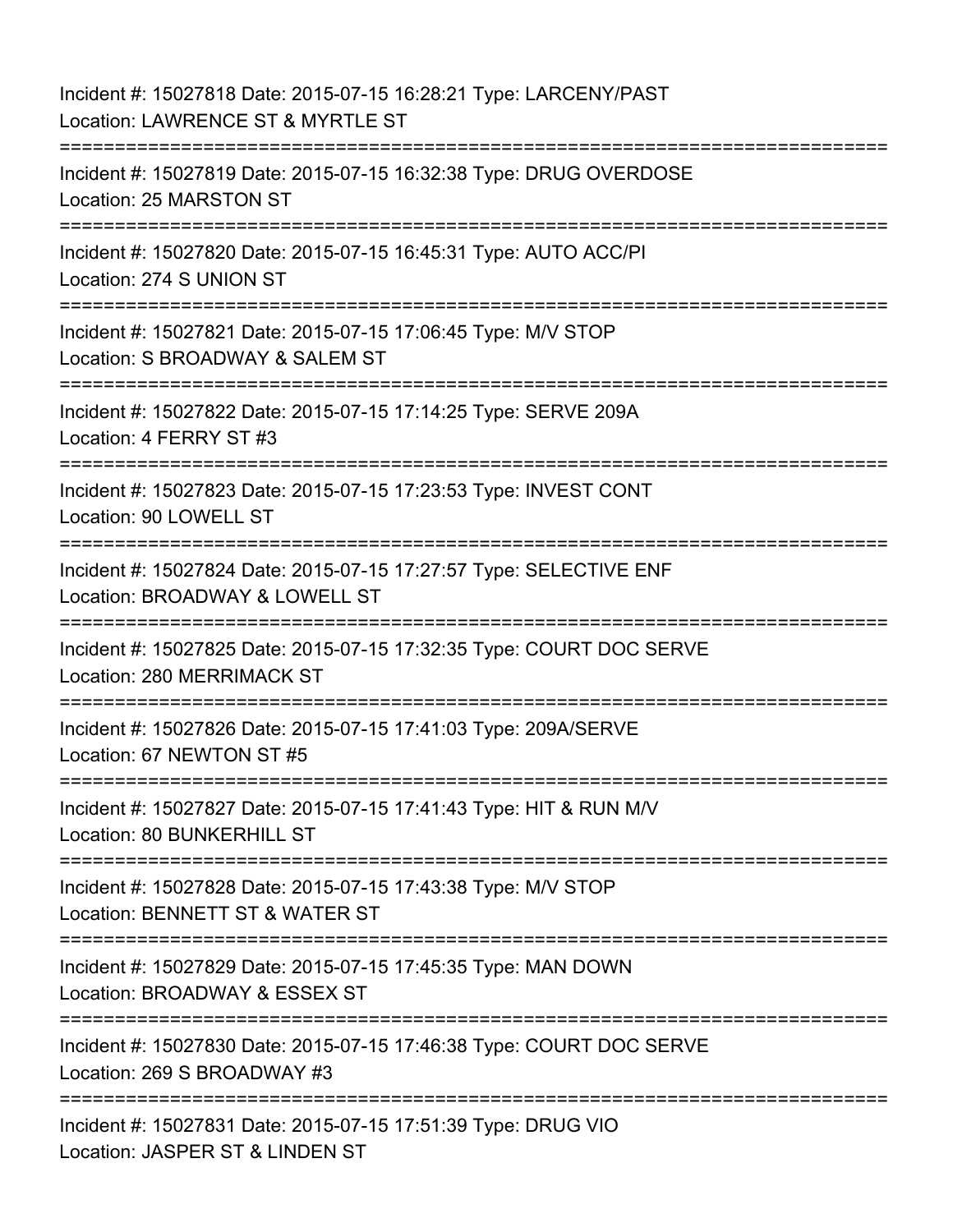Incident #: 15027832 Date: 2015-07-15 17:57:39 Type: MAN DOWN Location: 124 ARLINGTON ST =========================================================================== Incident #: 15027833 Date: 2015-07-15 18:00:35 Type: ALARM/BURG Location: 123 PARK ST =========================================================================== Incident #: 15027834 Date: 2015-07-15 18:03:12 Type: COURT DOC SERVE Location: 85 NEWBURY ST #1R =========================================================================== Incident #: 15027835 Date: 2015-07-15 18:06:07 Type: COURT DOC SERVE Location: 54 MECHANIC ST =========================================================================== Incident #: 15027836 Date: 2015-07-15 18:10:14 Type: COURT DOC SERVE Location: 190 BRUCE ST #2 =========================================================================== Incident #: 15027837 Date: 2015-07-15 18:16:12 Type: DISORDERLY Location: 33 ORCHARD ST =========================================================================== Incident #: 15027839 Date: 2015-07-15 18:21:23 Type: VIO CITY ORD Location: 10 MASON ST =========================================================================== Incident #: 15027838 Date: 2015-07-15 18:22:15 Type: ALARMS Location: 165 CRAWFORD ST =========================================================================== Incident #: 15027840 Date: 2015-07-15 18:22:39 Type: VIO CITY ORD Location: GREENFIELD ST & LORING ST =========================================================================== Incident #: 15027841 Date: 2015-07-15 18:24:04 Type: MISSING PERS Location: 83 BENNINGTON ST =========================================================================== Incident #: 15027842 Date: 2015-07-15 18:26:40 Type: AUTO ACC/NO PI Location: 300 AMES ST =========================================================================== Incident #: 15027843 Date: 2015-07-15 18:28:28 Type: ALARM/BURG Location: ARLINGTON SCHOOL / 150 ARLINGTON ST =========================================================================== Incident #: 15027844 Date: 2015-07-15 18:29:05 Type: DOMESTIC/PAST Location: 19 HUDSON AV =========================================================================== Incident #: 15027845 Date: 2015-07-15 18:31:29 Type: LARCENY/PAST Location: YMCA / 40 LAWRENCE ST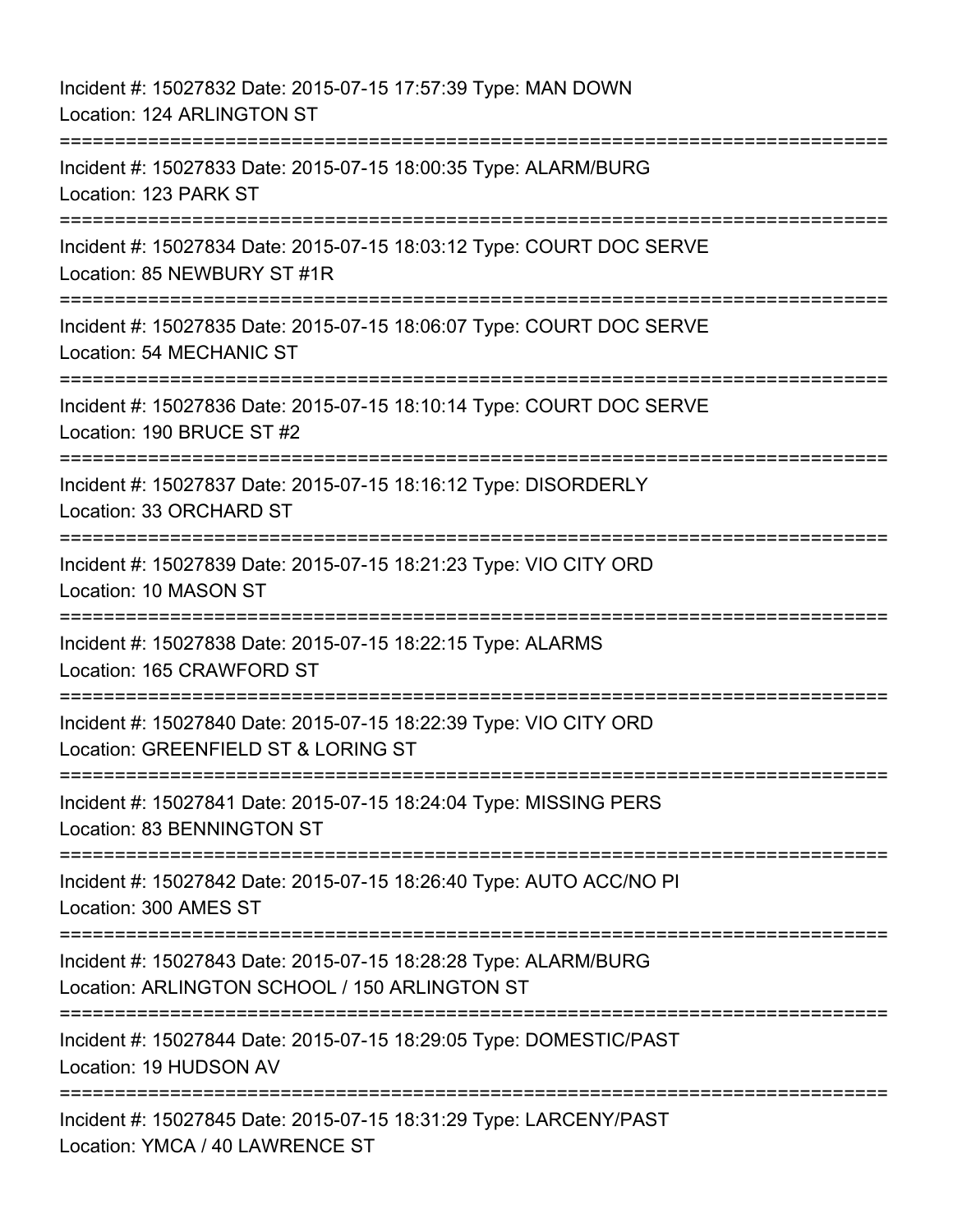| Incident #: 15027846 Date: 2015-07-15 18:33:27 Type: SPECIAL CHECK<br>Location: LEXINGTON ST & PARK ST |
|--------------------------------------------------------------------------------------------------------|
| Incident #: 15027847 Date: 2015-07-15 18:36:47 Type: INVEST CONT<br>Location: 158 WATER ST             |

Incident #: 15027848 Date: 2015-07-15 18:40:36 Type: SUS PERS/MV

Location: 4 MARKET ST

===========================================================================

Incident #: 15027849 Date: 2015-07-15 18:49:04 Type: NOISE ORD Location: 476 RIVERSIDE DR

===========================================================================

Incident #: 15027850 Date: 2015-07-15 18:49:12 Type: UNWANTEDGUEST Location: 50 ISLAND ST

===========================================================================

Incident #: 15027851 Date: 2015-07-15 18:55:57 Type: SUS PERS/MV Location: BODWELL ST & GREENWOOD ST

===========================================================================

Incident #: 15027852 Date: 2015-07-15 19:05:47 Type: ALARM/BURG Location: 67 CENTRE ST

===========================================================================

Incident #: 15027853 Date: 2015-07-15 19:10:23 Type: DISTURBANCE

Location: 80 BUNKERHILL ST

===========================================================================

Incident #: 15027854 Date: 2015-07-15 19:13:51 Type: MAN DOWN Location: ANDOVER ST & STATE ST

===========================================================================

Incident #: 15027855 Date: 2015-07-15 19:20:51 Type: VIO 209A Location: 204 S UNION ST FL 3

===========================================================================

Incident #: 15027856 Date: 2015-07-15 19:26:35 Type: GENERAL SERV Location: 320 E HAVERHILL ST

===========================================================================

Incident #: 15027857 Date: 2015-07-15 19:26:41 Type: DISORDERLY

Location: 20 DAISY ST

===========================================================================

Incident #: 15027858 Date: 2015-07-15 19:37:08 Type: VIO CITY ORD Location: EXETER ST & GRAFTON ST

===========================================================================

===========================================================================

Incident #: 15027859 Date: 2015-07-15 19:41:15 Type: MEDIC SUPPORT Location: 12 METHUEN ST #2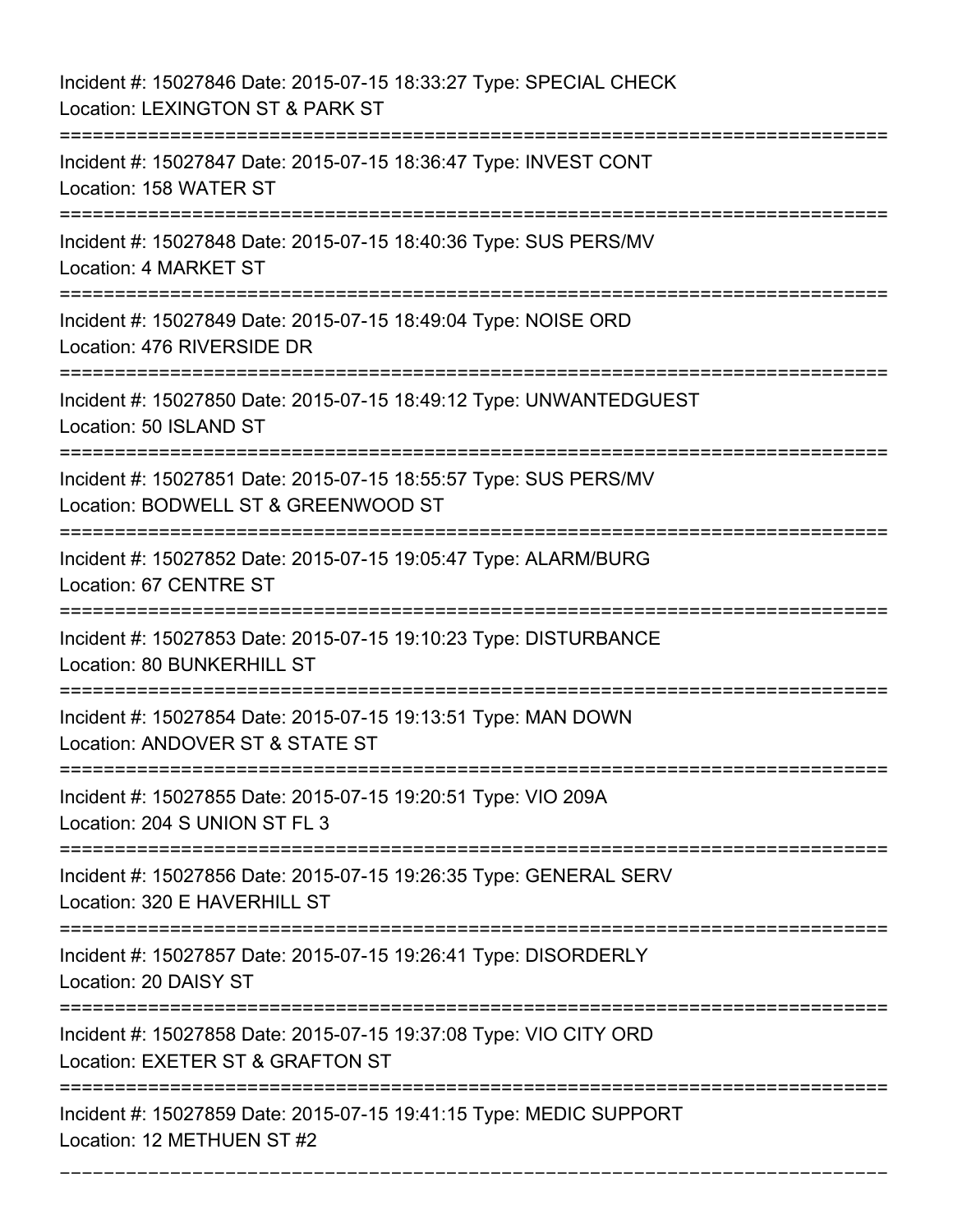Incident #: 15027860 Date: 2015-07-15 19:46:48 Type: STOL/MV/PAS Location: 380 ELM ST =========================================================================== Incident #: 15027861 Date: 2015-07-15 19:49:03 Type: UNWANTEDGUEST Location: 205 BROADWAY =========================================================================== Incident #: 15027862 Date: 2015-07-15 19:56:24 Type: VIO CITY ORD Location: ABBOTT ST & SHAWSHEEN RD =========================================================================== Incident #: 15027863 Date: 2015-07-15 19:57:09 Type: UNWANTEDGUEST Location: 20 DAISY ST =========================================================================== Incident #: 15027864 Date: 2015-07-15 20:05:48 Type: MEDIC SUPPORT Location: 50 ISLAND ST #303 =========================================================================== Incident #: 15027865 Date: 2015-07-15 20:19:25 Type: DOMESTIC/PROG Location: 6 FAIRMONT ST FL 1 =========================================================================== Incident #: 15027866 Date: 2015-07-15 20:28:26 Type: M/V STOP Location: ANDOVER ST & PARKER ST =========================================================================== Incident #: 15027867 Date: 2015-07-15 20:37:27 Type: ANIMAL COMPL Location: 91 BELKNAP ST =========================================================================== Incident #: 15027869 Date: 2015-07-15 20:39:51 Type: MISSING PERS Location: 51 AMES ST FL 2 =========================================================================== Incident #: 15027868 Date: 2015-07-15 20:40:05 Type: CK WELL BEING Location: 63 MYRTLE ST =========================================================================== Incident #: 15027870 Date: 2015-07-15 20:41:51 Type: INVESTIGATION Location: 90 LOWELL ST =========================================================================== Incident #: 15027871 Date: 2015-07-15 21:03:41 Type: DISORDERLY Location: HAVERHILL ST & JACKSON ST =========================================================================== Incident #: 15027872 Date: 2015-07-15 21:14:27 Type: M/V STOP Location: CONCORD ST =========================================================================== Incident #: 15027873 Date: 2015-07-15 21:16:05 Type: WARRANT SERVE Location: 204 S UNION ST ===========================================================================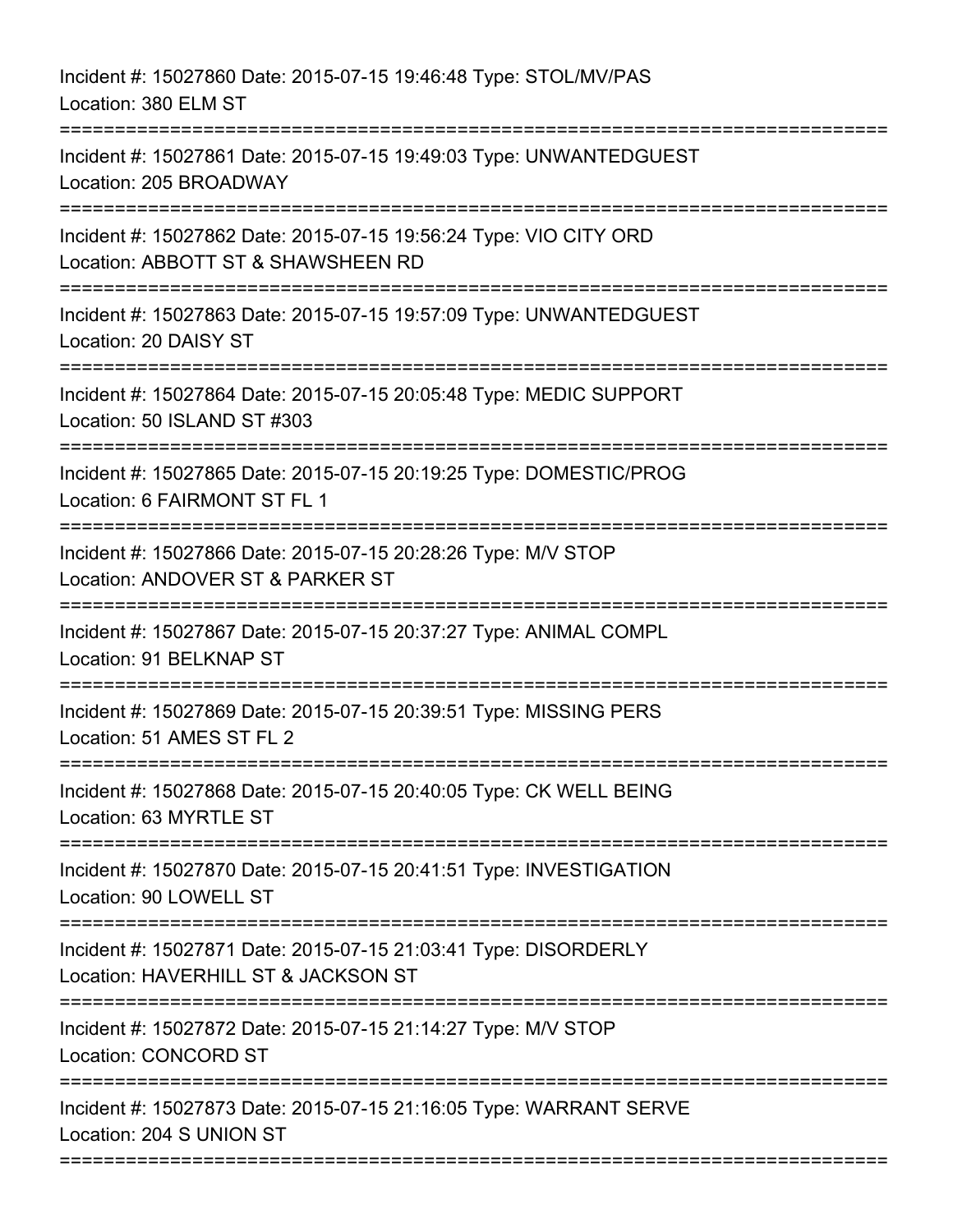| Incident #: 15027874 Date: 2015-07-15 21:22:51 Type: SPECIAL CHECK<br>Location: LEXINGTON ST & PARK ST           |
|------------------------------------------------------------------------------------------------------------------|
| Incident #: 15027875 Date: 2015-07-15 21:30:16 Type: M/V STOP<br>Location: DURHAM ST & S BROADWAY                |
| Incident #: 15027876 Date: 2015-07-15 21:30:56 Type: M/V STOP<br>Location: PARK ST & WILLOW ST                   |
| Incident #: 15027877 Date: 2015-07-15 21:44:10 Type: ALARM/BURG<br>Location: PARTHUM SCHOOL / 255 E HAVERHILL ST |
| Incident #: 15027878 Date: 2015-07-15 21:47:29 Type: MEDIC SUPPORT<br>Location: BROADWAY & VALLEY ST             |
| Incident #: 15027880 Date: 2015-07-15 21:48:11 Type: A&B PAST<br>Location: HAVERHILL ST & JACKSON ST             |
| Incident #: 15027879 Date: 2015-07-15 21:49:15 Type: M/V STOP<br>Location: BROADWAY & LOWELL ST                  |
| Incident #: 15027881 Date: 2015-07-15 21:53:22 Type: M/V STOP<br>Location: BROADWAY & LOWELL ST                  |
| Incident #: 15027882 Date: 2015-07-15 21:54:10 Type: M/V STOP<br>Location: BROADWAY & LOWELL ST                  |
| Incident #: 15027883 Date: 2015-07-15 21:55:09 Type: M/V STOP<br>Location: BROADWAY & LOWELL ST                  |
| Incident #: 15027884 Date: 2015-07-15 21:55:48 Type: M/V STOP<br>Location: BROADWAY & LOWELL ST                  |
| Incident #: 15027885 Date: 2015-07-15 21:56:41 Type: M/V STOP<br>Location: BROADWAY & LOWELL ST                  |
| Incident #: 15027886 Date: 2015-07-15 21:57:24 Type: M/V STOP<br>Location: BROADWAY & LOWELL ST                  |
| Incident #: 15027887 Date: 2015-07-15 21:58:40 Type: M/V STOP<br>Location: BROADWAY & LOWELL ST                  |
|                                                                                                                  |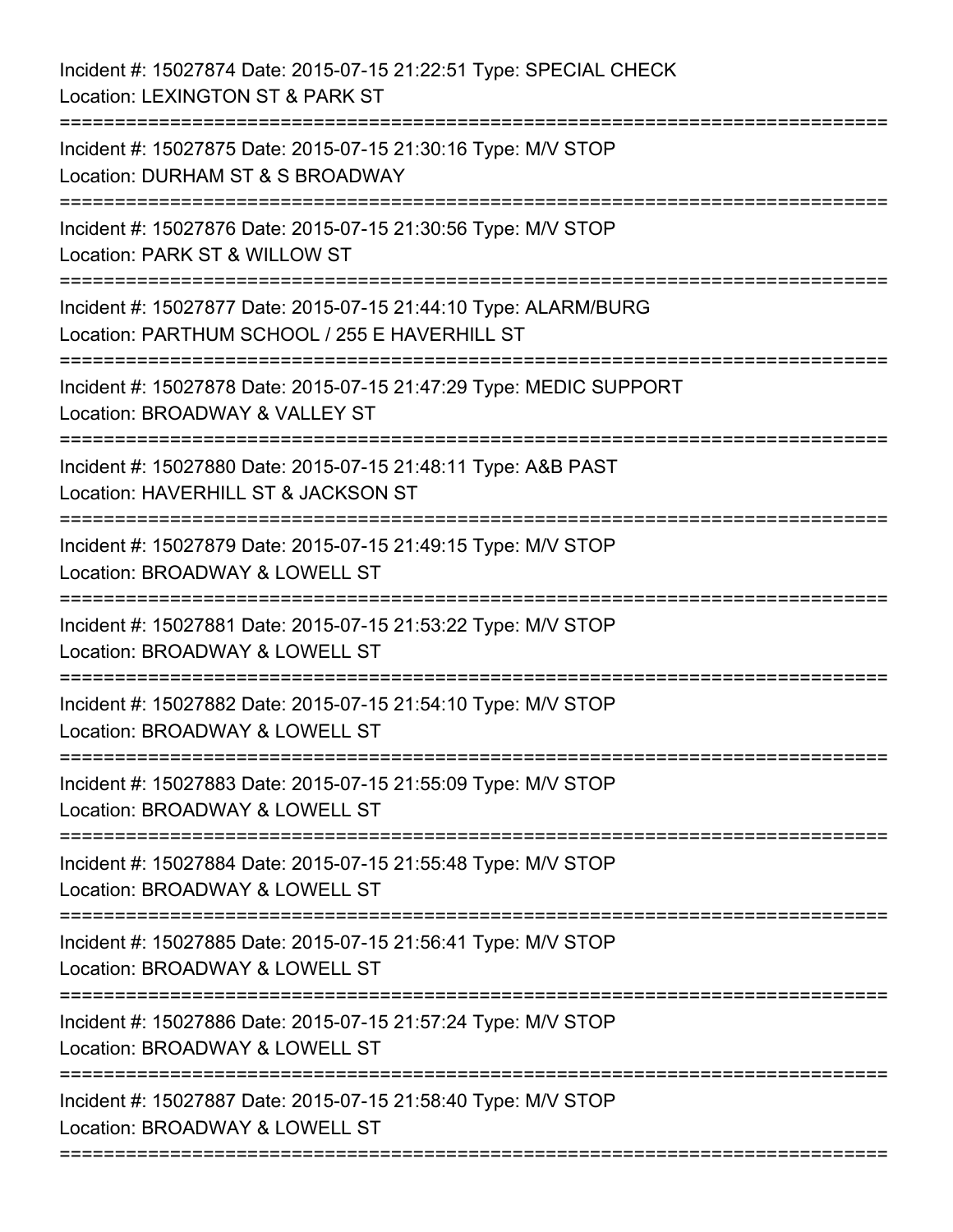Location: BROADWAY & LOWELL ST

=========================================================================== Incident #: 15027888 Date: 2015-07-15 21:59:54 Type: ALARM/BURG Location: ELAINES FISH + CHIP / 234 HAMPSHIRE ST =========================================================================== Incident #: 15027890 Date: 2015-07-15 22:00:40 Type: M/V STOP Location: BROADWAY & LOWELL ST =========================================================================== Incident #: 15027891 Date: 2015-07-15 22:01:00 Type: M/V STOP Location: 256 F HAVERHILL ST =========================================================================== Incident #: 15027892 Date: 2015-07-15 22:01:50 Type: M/V STOP Location: BROADWAY & LOWELL ST =========================================================================== Incident #: 15027893 Date: 2015-07-15 22:02:29 Type: M/V STOP Location: BROADWAY & LOWELL ST =========================================================================== Incident #: 15027894 Date: 2015-07-15 22:03:07 Type: M/V STOP Location: BROADWAY & LOWELL ST =========================================================================== Incident #: 15027895 Date: 2015-07-15 22:05:15 Type: M/V STOP Location: BROADWAY & LOWELL ST =========================================================================== Incident #: 15027896 Date: 2015-07-15 22:16:50 Type: RECOV/STOL/MV Location: 19 BERNARD AV =========================================================================== Incident #: 15027897 Date: 2015-07-15 22:23:19 Type: A&B PAST Location: 89 NEWBURY ST =========================================================================== Incident #: 15027898 Date: 2015-07-15 22:27:03 Type: SHOTS FIRED Location: 239 FARNHAM ST =========================================================================== Incident #: 15027899 Date: 2015-07-15 22:27:52 Type: M/V STOP Location: BROADWAY & GREEN ST =========================================================================== Incident #: 15027900 Date: 2015-07-15 22:37:38 Type: SHOTS FIRED Location: 13 THORNTON AV =========================================================================== Incident #: 15027901 Date: 2015-07-15 22:43:41 Type: AUTO ACC/NO PI Location: 300 AMES ST =========================

Incident #: 15027902 Date: 2015 07 15 22:49:37 Type: B&E/PROG